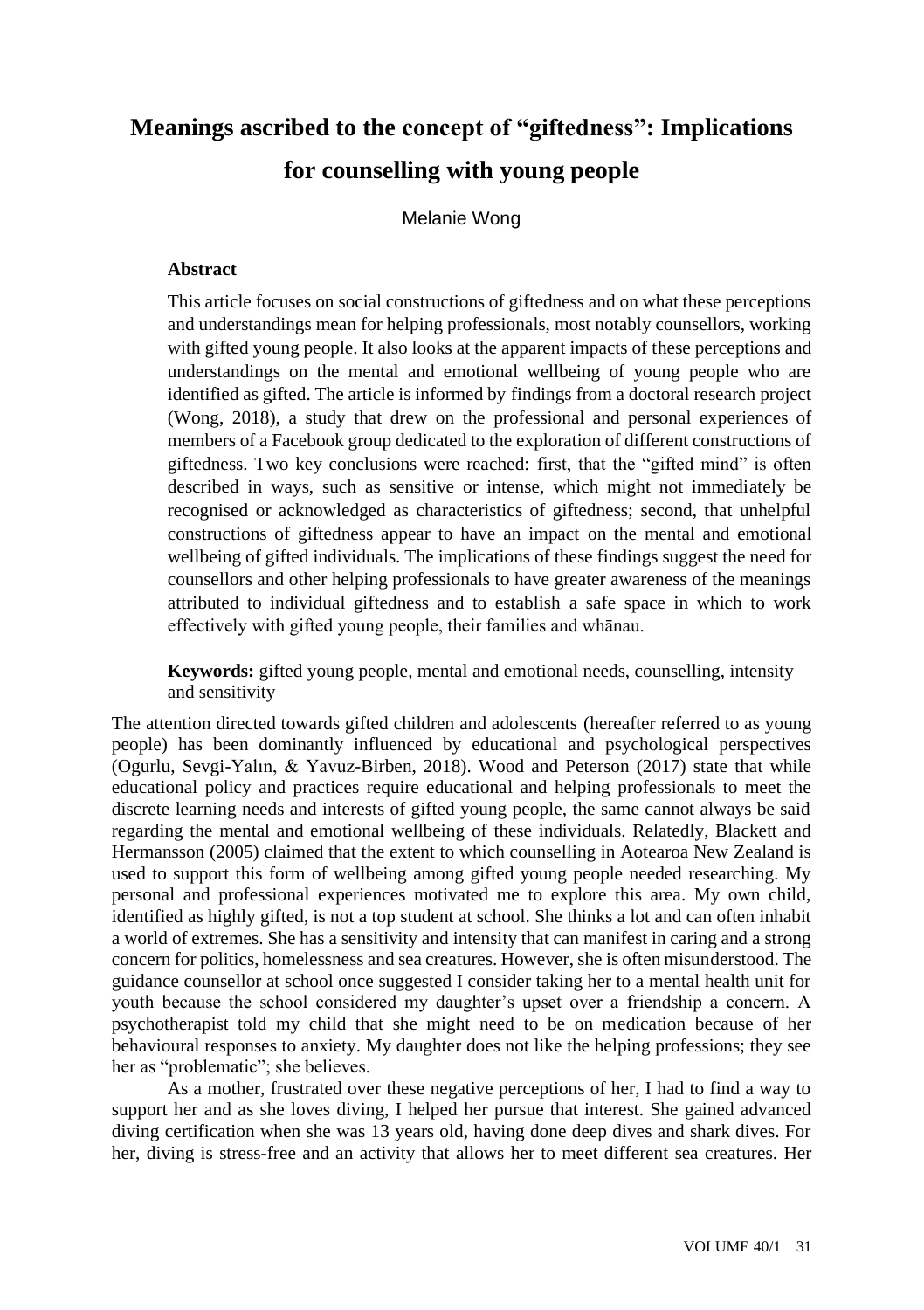sensitivity and intensity will always be a part of her, but she is slowly learning different techniques to build up resilience.

Through my professional experiences of working with gifted people, I know that instances of self-harming and suicidal thoughts tend to be high among gifted young people. One of the factors contributing to these instances is lack of understanding about learning, and the mental and emotional needs of gifted people by counsellors and others. In an article I cowrote for *Tall Poppies* (a magazine published by the New Zealand Association for Gifted Children) titled "Suicide in New Zealand: What does it mean for gifted youth?" (Wong & Lino, 2016), we argued that many people are unaware that gifted people have needs that most other people do not have. There is a need for others, among them counsellors, psychotherapists and educators, we wrote, to "understand what is behind a person's social and emotional needs … what we think is a good solution for one person may not necessarily work as well for another" (p. 13).

In keeping with my thinking Steven Pfeiffer, who has been providing counselling and psychotherapy for gifted young clients for more than 20 years, explains in his book *Serving the Gifted* (Pfeiffer, 2013) that many gifted young people have high energy levels and they think and process events, emotions, experiences and information differently from the majority of other people. That difference can result in behaviour which disturbs the normal routines of others, such as those found in classrooms. Consequently, those "others", including educators and helping professionals, can easily misunderstand gifted young people's mental and emotional needs. In response to Blackett and Hermansson's (2005) call for research and Pfeiffer's (2013) concerns, my doctoral research explored in what ways a group of individuals concerned with the parenting and support of these young people interpreted their giftedness.

This article presents some findings from this study and posits that constructions which relate to counsellors' experiences of working with gifted young people may be associated with limitations in counselling awareness that could adversely influence their mental and emotional wellbeing. It has four sections, the first provides background information relevant to the research, including social constructions of giftedness. The second describes the methods used to conduct this research and includes reference to any ethical considerations. The third section presents the research findings relating to constructions of giftedness. It also highlights how important it is that those in the helping professions, including counsellors, become aware of these constructions when working to support the wellbeing of gifted young people. The fourth section presents brief conclusions and some implications for counsellingbased research and practice.

# **Background**

#### *Government's obligations towards young people in Aotearoa New Zealand*

Over the past several decades, the New Zealand government has developed legislated obligations directed towards the holistic wellbeing of all children. In ratifying the *Convention on the Rights of the Child* (United Nations, 1989), the government demonstrated its commitment to the social and educational principles espoused in the convention. The convention defines a child as anyone between the ages of zero (new-born) and 18. Article 29 is particularly relevant to this study as it stresses the importance of developing "the child's personality, talents and mental and physical abilities to their fullest potential" (United Nations, 1989, p. 9). In 2015, the New Zealand government reaffirmed its obligations under this article in its report titled *United Nations Convention on the Rights of the Child: Fifth Periodic Report by the Government of New Zealand 2015* in which it stated that its role is to ensure "students' identities, languages, abilities and talents are recognised" (New Zealand Government, 2015, p.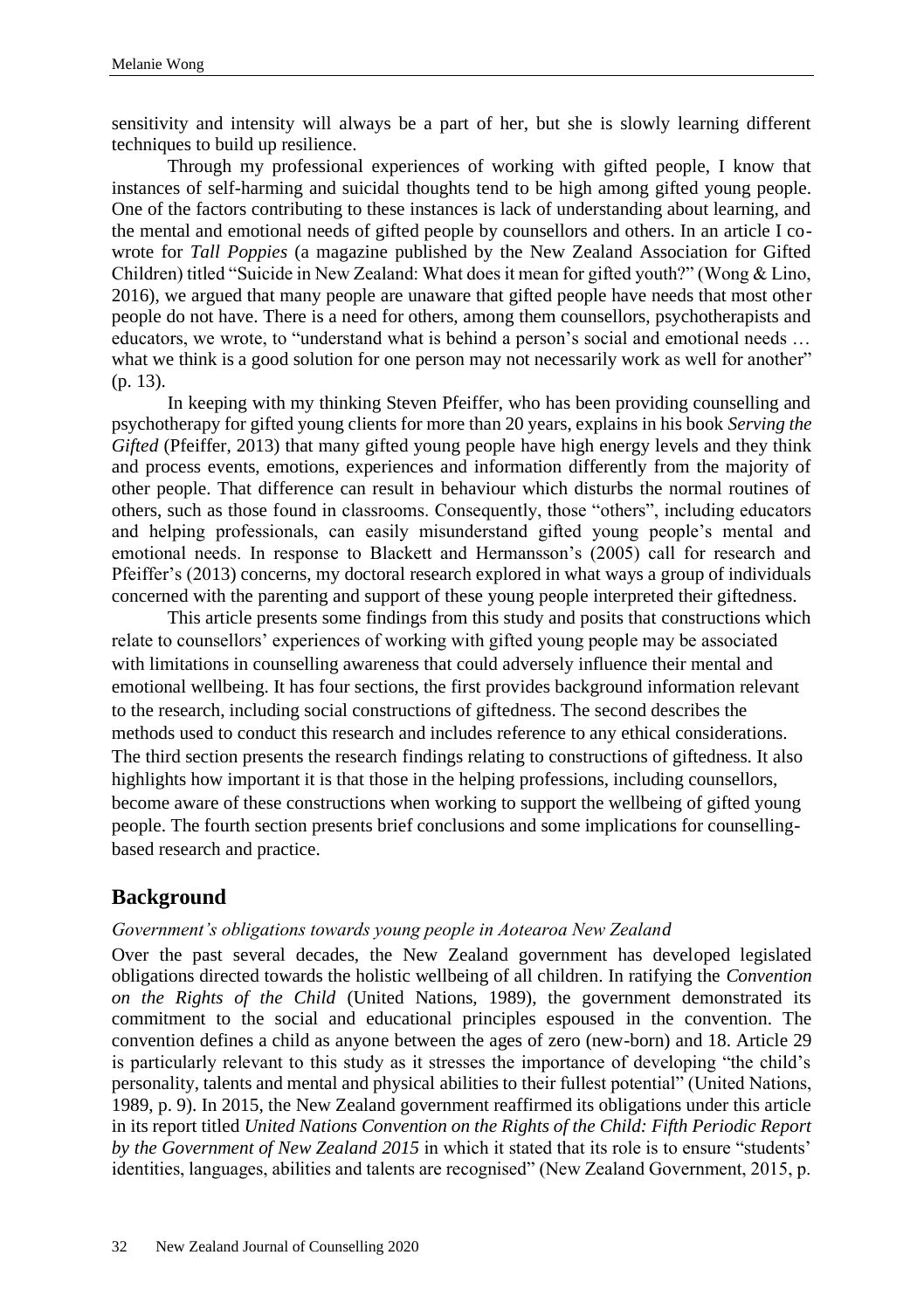16). The *Vulnerable Children Act, 2014* also emphasises the government's responsibility for "improving their [children's] physical and mental health and their cultural and emotional wellbeing" (New Zealand Government, 2014, p. 13). Thus, in theory, the government's obligations under this convention and its legislation work to ensure the holistic wellbeing of young people in Aotearoa New Zealand.

# *Social constructions of "giftedness"*

Before presenting social constructions of giftedness, a brief explanation of what is meant by social construction, or constructivism, as it is more commonly known, is in order. This term, first coined several decades ago by Berger and Luckmann (1966) and then amplified by Burr (2015), captures the notion that individuals interacting with one another in society construct versions of reality that, over time and through habituation and acceptance, are established as valid (true) representations of reality. As Pettenger (2007) says, social constructionists insist that truth is created, not discovered. Social construction does not, however, produce one fixed definition of a sphere of "reality", because different groups of people from different cultures or in different social settings or situations tend to produce different constructions of reality. In addition, previously unquestioned certainties (constructions) of reality can change over time. A differential social phenomenon also applies to academics who draw on and deploy social constructionist approaches to their work (Burr, 2015).

It is not surprising, then, that the literature on giftedness provides different definitions of giftedness and different ways to conceptualise it. Yet no one definition is sufficient to explain the dynamic concept of giftedness (Harrison, 2016; Moltzen, 2011; Sternberg, Jarvin & Grigorenko, 2011). However, these definitions often reflect how societies and cultures value giftedness as well as the views of the people who define it. According to Moltzen (2011), constructions of the word "gifted" have evolved as people's understanding of the concept have developed through research conducted within various disciplines (e.g., psychology or education). Consequently, research literature and popular media use many different words to ascribe meaning to giftedness. Examples include "gifted and talented", "intelligent", "able", "superior abilities", "talented", and "people with exceptional abilities"; these terms are often used interchangeably.

Constructions of what constitutes giftedness have also changed over time and continue to be debated. The many definitions and meanings accorded to giftedness tend to be culturally and temporally bound. In this view, a person identified as gifted in one culture may not be such in another, and the characteristics and behaviours identifying a person as gifted in the past may not be seen in the same light today, or tomorrow. Some constructions of giftedness are more influential than others, and some commonly pertain to certain groups of people. Some constructions are interconnected, while some contradict one another. As discussed in this article, all constructions of giftedness have one or more consequences in terms of how counsellors, educationalists and other helping professionals might respond to and work with gifted young people.

## *Giftedness in counselling*

Broadly speaking, counselling seeks to listen to and understand clients' problems without judgement and form connections within the counselling relationship that enhance the ability to work together to develop strategies that help the client deal effectively with life's challenges. Lotta, Kruger, and Kerr (2008, p. 531) claim that few counsellors are trained to work with gifted students: "… these students are … seldom discussed in counselling training programs, despite evidence that these students are at risk for negative academic and social-emotional outcomes." In a similar vein, Blackett and Hermansson (2005) argue that researchers and counsellors in Aotearoa New Zealand need to explicitly address giftedness, yet since their research there still appears to be a dearth of research and commentary on this matter in this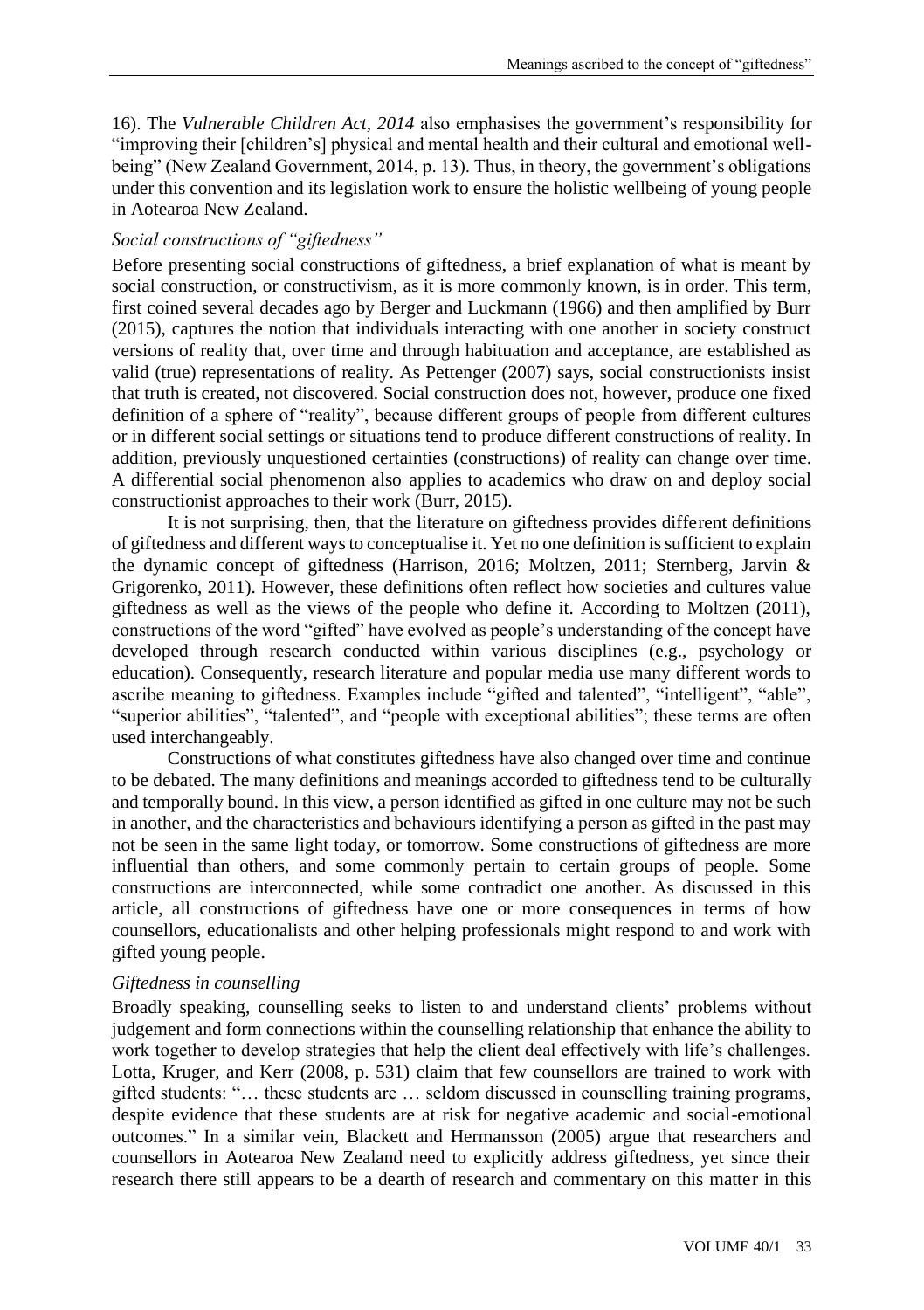country—and internationally. In my view, this suggests that academics and health professionals are still paying little heed to giftedness among young people (Daniels & Piechowski, 2009; Pfeiffer, 2013; Prober, 2016; Webb et al., 2016). A related claim by Mendaglio (2002) also continues to have currency. He claims that many health professionals (i.e., psychologists, psychiatrists, social workers and counsellors) typically assume that they can use the same counselling approaches with clients who are gifted as they do when working with those clients not identified as gifted. As discussed in this article (Mendaglio, 2002), counsellors and affiliated health professionals need to build into their practice an understanding that people who are gifted may deal with mental and emotional concerns differently than other people. However, even with this understanding, practice will still be influenced by each practitioner's construction of giftedness.

# **Research study**

## *Methodological underpinnings*

The aim of this current study was to explore its participants' constructions of giftedness, or, more specifically, the different associations, interpretations, and understandings of giftedness that they had developed through their social interactions with others (Borland, 2003). The study embraced a qualitative, humanistic methodology and used an interpretive research paradigm to investigate social constructions of giftedness and posited some possible implications of these for counselling practice.

Ronald, Jackson, Darlene, Drummond, and Sakile (2007) describe qualitative research as an approach that aims to understand other people's experiences. Adherence to humanistic research principles supports this qualitative approach because they give primacy to human meaning and actions in research, thus enabling researchers to gain a deep understanding of participants' experiences and knowledge (Kelly, 1969; Wertz, 2001). For McLeod (2003, p. 36) a qualitative approach to collecting data allows researchers "to gather personal and experiential material", which tallies with the approach of the study documented in this article. The qualitative approach also aligns with the study's interpretive research paradigm because the paradigm is one that looks at how people interpret, give meanings to, and understand the world around them (Schwartz-Shea & Yanow, 2012).

#### *Data collection process*

Data was collected from members of a closed Facebook group discussion. The purpose of setting up a Facebook group was to gather information from participants in a way that gave them the flexibility to contribute to the group whenever they could. As Ackland (2013) and Hansen (2011) point out, because postings on social media sites are not restricted by time and location, members of a group can contribute to those sites whenever and from wherever they want or can. The author of this article (hereafter, the researcher) was the only administrator of the Facebook group.

To ensure that each participant met the criteria for participation, the researcher emphasised that members of the Facebook group would need to be either engaged in supporting gifted young people in an educative or clinical role, and/or nurturing them as a parent, and be willing to explore notions of giftedness. Some of the eventual members of the group discovered this particular social media site by using their Facebook search engine; others found it by searching friends' and colleagues' lists. Once part of the group, many members forwarded the Facebook link to other people they thought should be members or let them know of it through other online networks.

Most of the participants who actively posted on the Facebook page were parents of gifted children and a few were teachers. By the time the data collection process was completed, the Facebook group had 173 members. Another benefit of using social media as part of a data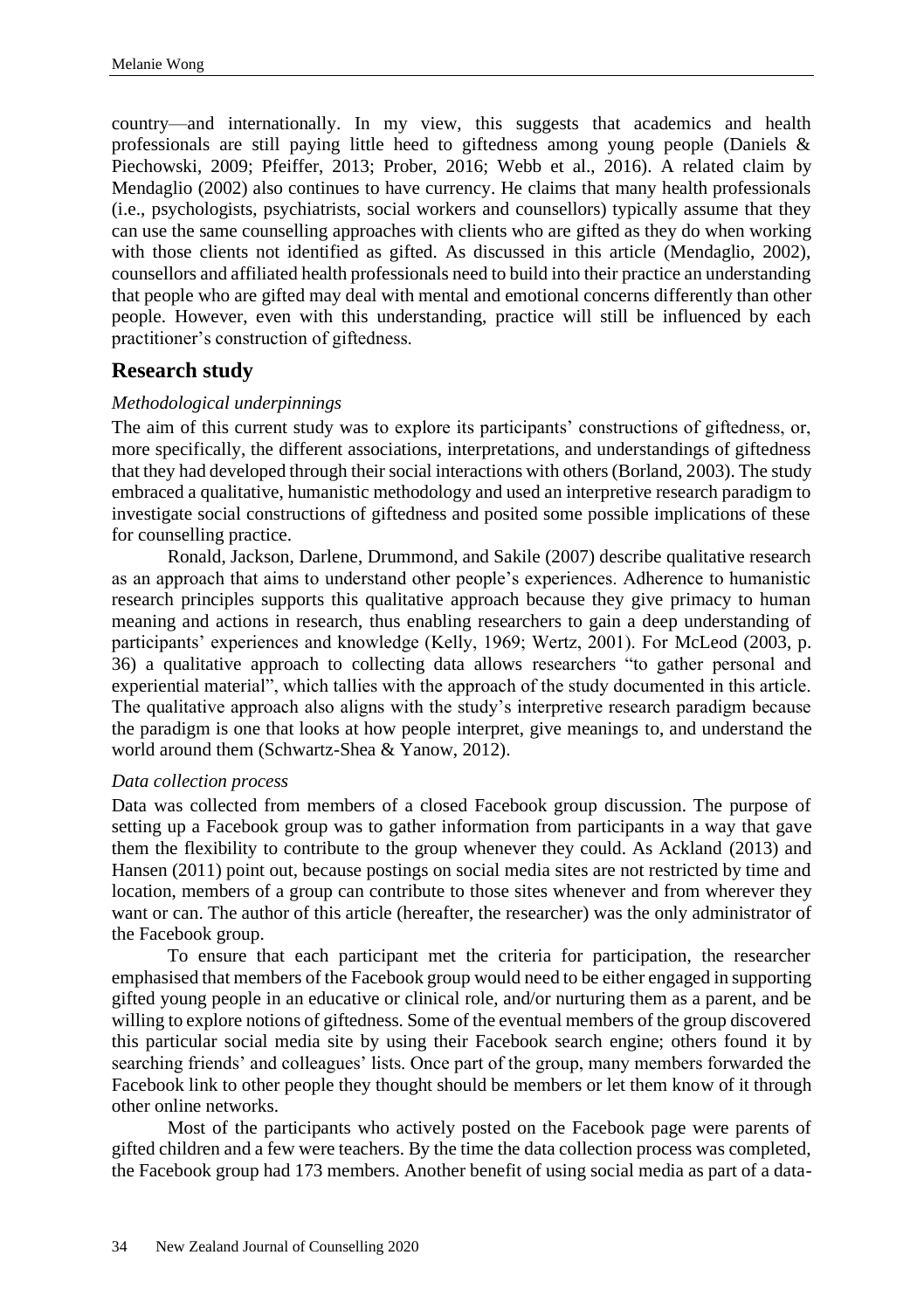collection process was that social media sites can generate rich data from diverse people (Alshaikh, Ramzan, Rawaf, & Majeed, 2014). While many of the members of the Facebook group were living in Aotearoa New Zealand, a good number resided in other countries that included the United States, Canada, Australia, Malaysia, and India.

The researcher posted a new discussion topic on the Facebook site every week for four months, and participants were invited to specifically address their interpretations of giftedness, what their gifted young person did, and how that person had settled at school. The discussion topics also focused on government support for gifted young people as well as the relationships between and among these young people and their families and whānau, and within their educational settings. The role of the researcher as administrator was to ensure participants' comments and discussion remained "on track" with respect to the specified questions, and that all discussions were conducted in a professional and ethical manner.

After completion of the data collection, the researcher systematically coded the postings of each participant's Facebook comments and discussion and five major themes emerged from the subsequent data analysis. Potential relationships across the themes were also explored. Effort was made to ensure the researcher recorded the data accurately and that transcripts were therefore a true reflection of participants' comments. To maximise the validity of the research findings, the researcher, before coding each transcript, sent it to its respective participant so they could check, comment on, and amend any part of the transcript that they thought did not accurately capture their discussion.

#### *Ethical considerations*

To ensure the research was conducted in an ethical manner, potential ethical problems were carefully considered, and mitigating procedures put in place at every stage of the research process. All ethical requirements for the research were set by the university overseeing the researcher's doctoral work. The university's human ethics committee confirmed that the proposed research would meet their criteria of justice, safety, truthfulness, respect, informed consent, confidentiality, and anonymity, with the latter assured through the use of pseudonyms in all publications arising out of the research. The researcher posted detailed information about the research on the Facebook site's front page, as well as directions on how to consent to participate in the study. This information strictly followed the ethics committee's principles and guidelines. A participant signalled their wish to participate by posting a message on the Facebook page. Each participant was then informed they could request a hard copy of the information letter and the consent form, which the researcher sent to them as attachments to an email.

All data was stored in an encrypted electronic database. However, because everyone in the group could see one another's postings, the statement inviting suitable people to join the group included an explicit stating of privacy rules. It advised that the group administrator (the researcher) had the right to remove members and/or any harmful postings. The statement also made clear that by joining the group, each member would be giving their informed agreement to respect the rules and the administrator's rights. Furthermore, as part of the commitment to ethical principles and values, the invitation to join the Facebook page and the research itself was designed to ensure that no participant would be offended by the process or feel excluded because of their gender or cultural or religious background. A strong intention of this research was to include participants from a broad range of ethnic, religious and cultural backgrounds, and gender identities. The researcher also encouraged participants to access the final project report in order to support their practice and to advocate for gifted young people.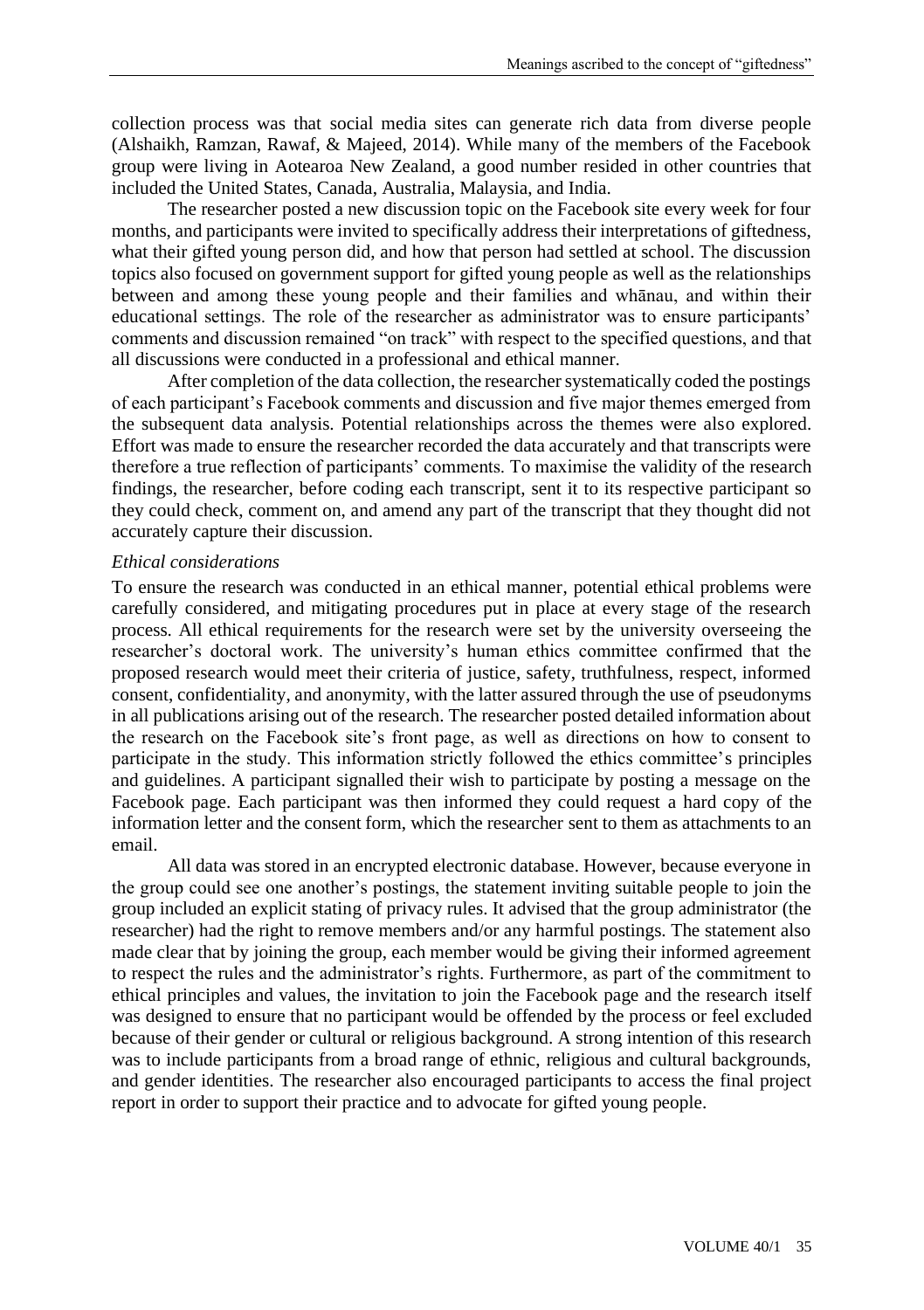# **Findings and discussion**

*Giftedness can be a curse … Gifted kids most definitely need help, too, just like those with special needs.* (Sarah)

#### *1. Constructions of giftedness influence identification of and responses to giftedness*

A good many of the members of the Facebook group agreed that some constructions of giftedness lead to people focusing on the meaning of the construction and how it applies to the gifted young person, rather than focusing on the gifted young person in his or her entirety. In other words, they constructed a concept of what constitutes a gifted person. As Belle noted, "So when we see those behaviours, we can say, 'Well, there's a possibility this [young person] … might be gifted'." Delaune (2015) advises that, within the educational sphere, the meaning ascribed to "gifted" has historically referred to young people deemed of high intelligence and/or of high achievement in some aspect of learning or activity. Many education and health professionals, for example, typically rely on patterns of behaviour to determine if a young person is gifted or not. Although someone might believe, on the basis of his or her construction of giftedness, that a young person is gifted they might not necessarily see that giftedness as a positive factor and fail to consider the young person in their entirety and/or in a more holistic way. The different assumptions and expectations underpinning notions of giftedness can thus be accompanied by different constructions, which may or may not be pleasant for the person who is gifted.

Several researchers, among them Gould (1996), Jolly, Matthews, and Ritchotte (2014), O'Connor (2012), and Pfeiffer (2009), have identified some of the negative consequences of constructions of giftedness. The Ministry of Education (n.d.) exemplifies one such construction, and implies a negative association, when it claims that society often sees gifted young people as "privileged" because of the assumption they can achieve with only minimal effort. As Delta, another participant, states, "People often assume that gifted children don't need any help or support … they can teach themselves." If a gifted person struggles in some way, or he or she needs more help in some areas, they may not be seen as gifted. Giftedness can thus become a mental and emotional challenge for gifted young people when they feel misunderstood.

About 80 per cent of the Facebook parents gave accounts of people not understanding their gifted child and said that this lack of understanding had a negative effect on their child's wellbeing. Neda, for example, said that "because of some [people's] attitudes", she was almost embarrassed to tell other people that her son was gifted: "It certainly hasn't been an easy road. What does it [the gifted label] mean …? Stress, heartache and worry."

Blackett and Webb (2011) and Chellapan (2012) point out that parents of gifted children can also find managing the learning needs and behaviours of their child difficult. Another of the Facebook parents, Ra, said she did not want her son to be called gifted because he and his family would then be subjected to "unnecessary expectations". Ra did not describe her son's experience of being gifted, but her conversations certainly reflected teachers' constructions of giftedness that caused her discomfort. In a related vein, about 90 per cent of the parents confirmed that they wanted helping professionals, such as educators, counsellors and psychotherapists, to view their children and their needs holistically rather than focusing on just one or two aspects of who they are.

Some parents expressed frustration that the mental and emotional needs of their gifted young people were frequently unmet not only by these professionals, but also by society in general. Others advised that lack of acknowledgement of young people's giftedness in schools was due to a tendency among teachers to focus primarily on children's weaknesses, and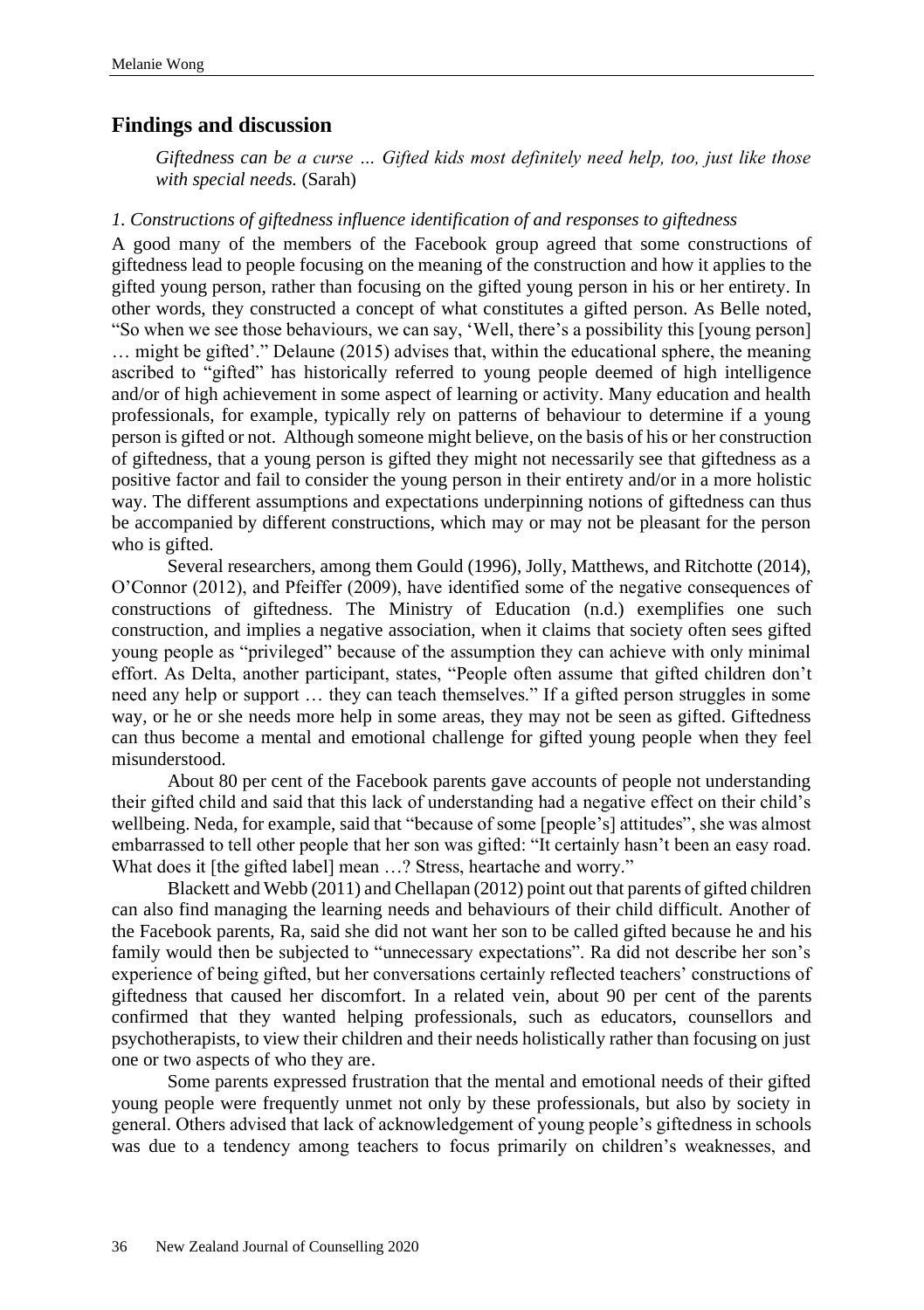especially on those children not achieving standardised benchmarks. These teachers, parents said, paid little attention to their children's strengths and giftedness.

Many of the parents in the Facebook group also said they struggled to know how best to support and advocate for their children at school. They hoped that helping professionals would not only have effective strategies for working with gifted young people in educational and other spheres of life, but could also provide parents with strategies that would help them support and advocate for their children. Beth, the parent of a gifted child, commented that without such support, "Many gifted kids give up [at school], frustrated and feeling stupid or overwhelmed ...

While the Facebook stories collectively signalled a need for helping professionals to gain greater awareness of constructions of giftedness and its consequences, such recognition, according to some parents, was only forthcoming and led to appropriate mental and emotional support for a gifted young person when another professional physically came on board. Rose said that on their own "Psych [psychological] reports are no use … too many pages to read. They [in this case, teachers] ignore them." However, she recounted, when she brought in her "own professional" for her son, namely his occupational therapist, that such a move "suddenly buys you credibility at the school", which led to her son receiving the support he needed. The teachers had seen his behaviour as that of a troublesome rather than a gifted student and treated him accordingly, which left him distressed and frustrated. The teachers wrote out all the behaviours they had observed in her son, or, as Rose put it, all that they had seen as "wrong" in him, after which "the health nurse at the school (the beauty of a decile 1 school) and the GP both forwarded [this information] on and got him assessed". While this posting did not refer directly to counselling work, it does signal that the needs of gifted young people relate to more than just their educational and academic performance. Recognition of the need to provide gifted young people with mental and emotional support has been gaining ground over the last two decades in several countries, such as the United States and Australia (see, for example, Borland, 2003; Harrison, 2016; Pfeiffer, 2013).

## *2. Being misunderstood may have negative mental and emotional consequences*

As discussed above, constructions of giftedness can be associated with adverse mental and emotional consequences for young people. Nat said that because her son's school had not recognised his effort as that of a gifted child, he knew "exactly what was expected" in terms of average achievement and would go no further than that, "not because he does not make the greater connections, but because there is no appreciation of the effort". Parents also alluded to the socially constructed notion that gifted individuals can succeed with minimal effort, and that because success is taken for granted there is no need to acknowledge the work that they put in to get there. As Zoe posted on Facebook:

# *It [the expectation] doesn't give justice to the person but has the possibility of being misunderstood or interpreted [by certain constructions of giftedness] in a way that is different to who it refers to, potentially opening that person up for judgement and the expectations of others.*

Cross (2003) claims that being misunderstood is an ongoing pervasive problem for gifted individuals, especially when others assume that all gifted young people of the same age have the same needs across all areas of learning. What Cross says aligns with the earlier comment from Mendaglio (2002) that many counsellors assume clients who are gifted have the same needs as all their other clients. This supposition was one that Amelia had experienced, albeit in a school context. She said her child's teachers saw her daughter's needs one-dimensionally: "One can be gifted and struggling at the same time … That is so the case with my [teenager], now doing Year 11." As Sutherland (2012) confirms, gifted children do struggle mentally and emotionally with different aspects of their learning and life in general. However, as evidenced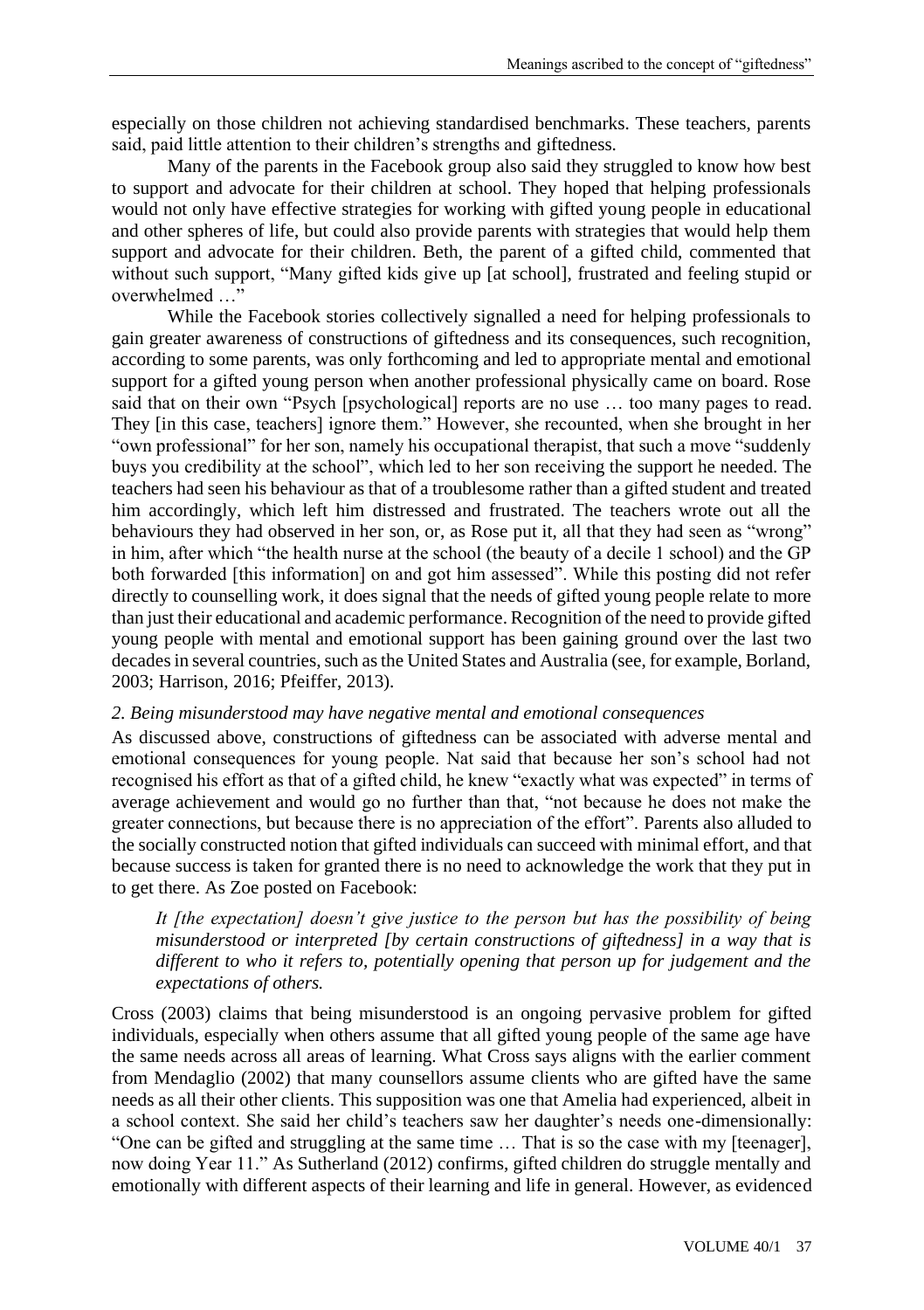by some of the data collected from the research here, if gifted young people's mental and emotional needs are not sufficiently addressed, they risk becoming misinterpreted and marginalised (see also, Webb et al, 2016).

A further concern highlighted in the present research study relates to how gifted young people can internalise other people's negative responses that originate from different constructions of giftedness. Sarah said, "My daughter has been DISTROYED [sic] by school … it's taking ages to get my girl back." During another posted conversation, Ami said that "My girl is so clever at avoiding things … she now unfortunately has anxiety and depression issues …" As these youngsters begin to define themselves according to people's interpretations, they may develop low self-esteem, become reluctant to take up challenges, lose interest in learning, and even face other difficulties, such as being bullied (Mallory & Kerns, 1988). Even though many constructions of giftedness subvert gifted children's emotional needs, education and health professionals may fail to appreciate their negative consequences and thus have little idea of how to respond to such constructions.

*3. The characteristics of sensitivity and intensity should also inform constructions of giftedness*

Some of the Facebook members mentioned that constructions of giftedness need to accommodate the notions of sensitivity and intensity. Hayley said of her son: "He just turned 7; he is always so worried about child slavery, [which] is a little too much for his little head to comprehend." This example shows that gifted young people can exhibit sensitivity to something they come across on television, social media, and in school, but do not have the life experiences needed to understand and rationalise their concerns. Katie, a teacher of gifted young people, said,

*It's difficult to have such an innocent child worry about such lofty problems of the world. I teach gifted kids and have had 3- and 4-year olds worry about pollution and litter. It can be daunting—it sounds like [they've] got lots [of aspects that need] to be understood and supported.*

According to Moon (2004) and Pfeiffer (2009), gifted individuals tend to take intense interest in their areas of giftedness, and they typically process ideas differently from other people; a situation that can not only heighten the intensity, but also sensitivity. Prober (2016, p. 7) describes the gifted mind as one that is "likely to think a lot and very quickly, on more than one track at a time, sometimes in random directions". This differentiated thinking means gifted young people's reasoning about something can be uncomfortable for others, but still be very important for those youngsters. Sensitivity and intensity can also manifest in caring and a strong concern for somebody or something (e.g., the environment), a heightened sense of moral responsibility and outright passion. Strong emotions manifest in a wide range of feelings and behaviours that others do not always understand, let alone know how best to respond. Others may view these behaviours as disturbing and challenging when measured against accepted societal standards, yet it is through such behaviours that many gifted young people connect with the world.

Counsellors are trained to identify human behaviours and behavioural patterns and can tailor different strategies to support their clients. Daniels and Piechowski (2009, p. 88) maintain, however, that most clinicians receive no training regarding the characteristic behaviours and needs of gifted individuals and/or how the behavioural presentations of gifted individuals may differ from others. This lack of basic information about giftedness is problematic and increases the likelihood of misdiagnosis of gifted individuals.

Daniels and Piechowski's words strongly suggest that counsellors and helping professionals need to understand the behaviours exhibited by gifted young people. As such, counsellors must consider how valid those constructions are for each of their clients and to have at hand a range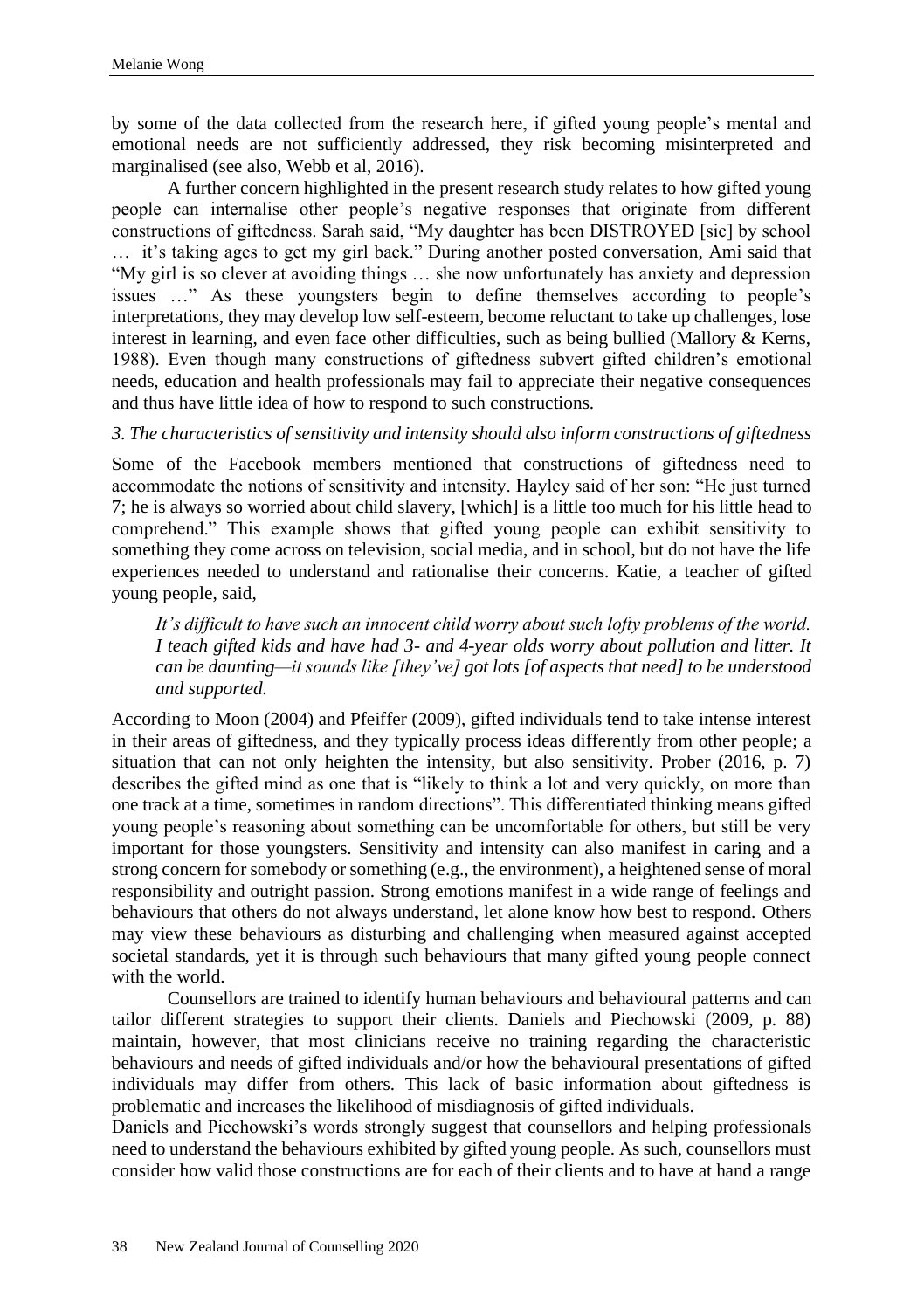of provisions that meet the actual needs of those clients (Ishak & Abu Bakar, 2010; Kennedy, 2018).

Also, as giftedness is often accompanied by sensitivity and intensity, counsellors need to appreciate that these characteristics can amplify depressive and extreme behaviours among gifted people. Consequently, unless giftedness is appropriately recognised and the needs of gifted people met when they are young, they may present with trauma or painful and unresolved issues later in life. As adults they may need greater comfort and encouragement to address those issues and develop ongoing resilience. Facebook group member Jackie alluded to this matter when she said:

*I would like all … to know about gifted children. The intensity and sensitivity of gifted children and their development need understanding and support, along with teaching them how to struggle to achieve, otherwise they are deprived of the joy of mastering something that has required effort and perseverance. Also, they may not have the skills or confidence to tackle something challenging when it comes along.*

Moselle, a gifted person as well as the mother of a gifted child, claimed on Facebook that society does not support diversity, and that it was this lack which led to her long-term mental health problems:

[*The] system does not support diversity, at all … Because I didn't experience this [support rather than the] 'social school of conformity', I did not fit into society, and felt alienated, which left me severely depressed.*

Many factors contribute to people experiencing mental and emotional health issues, yet giftedness appears to be rarely recognised as a factor associated with mental and emotional needs. Perhaps, if Moselle's mental and emotional needs had been identified and responded to when she was younger, her eventual mental health problems might have been averted or ameliorated. Daniels and Piechowski (2009, p. 109) state that "most gifted adults have repeatedly felt misunderstood by others", a claim which again supports the argument that it is crucial for practitioners, such as counsellors and teachers, to understand the needs of gifted young people.

*4. Counsellors and other practitioners need to work closely with the parents of gifted young people*

The research findings also made clear the need for helping professionals to understand and work with the parents and whānau of gifted young people. In the researcher's personal and professional experience, when parents first discover their child is gifted, they often feel overwhelmed by the concern of raising a child who is different from others and whose learning, mental health, and emotional needs are not the same as most of their peers. While many parents of gifted young people respond to that realisation by searching out support resources and acting as advocates for their child, other parents may choose to ignore the fact that their child is gifted. Whatever reaction parents have, findings from this research confirm that parents and their parenting matter. How they engage with and nurture their gifted child may have a significant impact on that child's mental welfare and emotional development.

When practitioners, counsellors especially, engage with gifted young people's developmental processes they need to secure an understanding of the structure and dynamics of their families. They also simultaneously need to respect, to the greatest degree practicable, the boundaries between their role and the parents' role with respect to these young people. Difficulties within a family may in some way render the young person with little or even no control over what happens to them, which will further impinge on their wellbeing. Forming positive and sustained relationships with parents and whānau can strengthen the counselling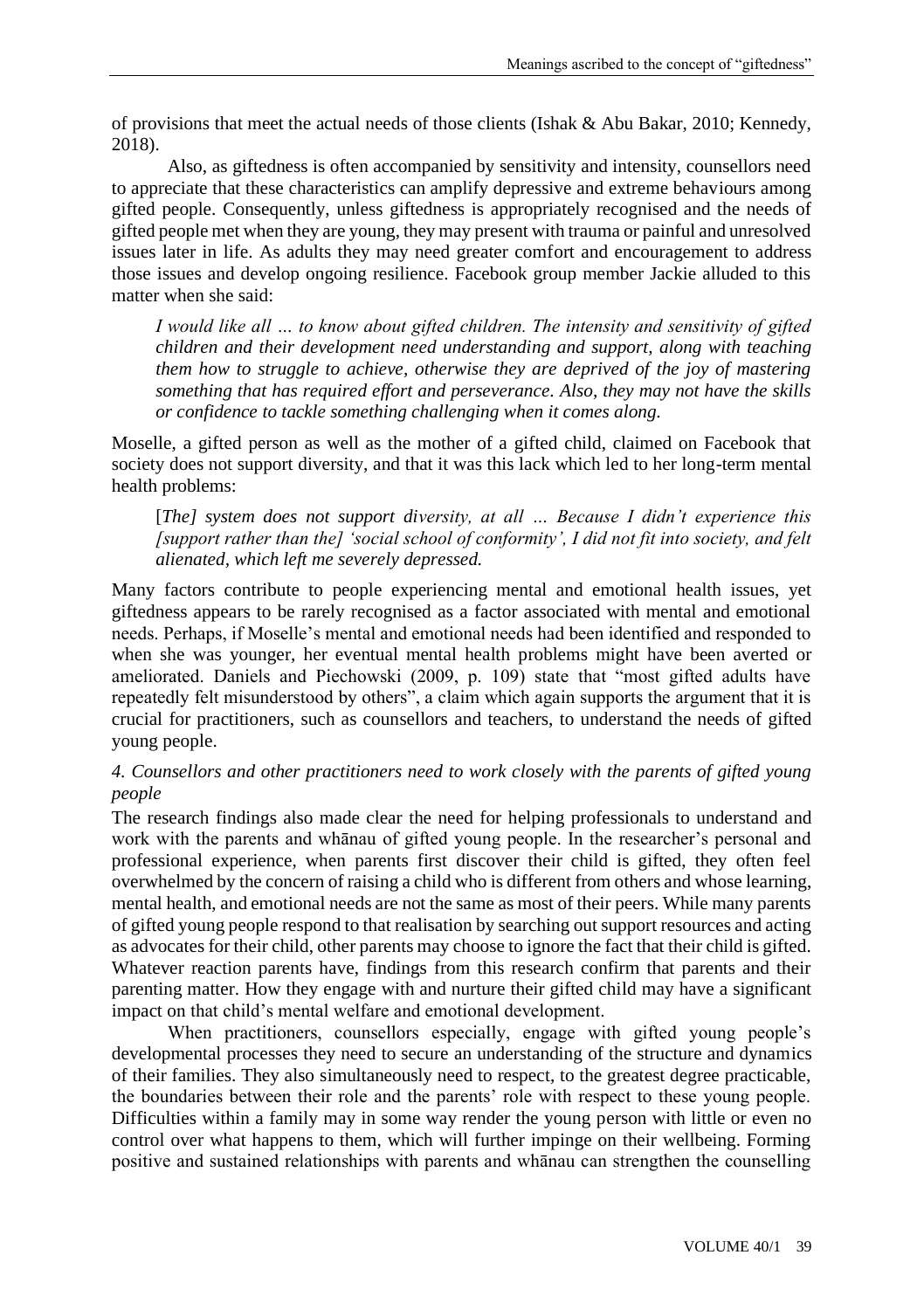process by clarifying for them what their child needs in order to sustain that child's healthy, holistic development.

## *5. Parents' feelings also need to be acknowledged*

As reflected in the research findings, parents of gifted children can also exhibit sensitive and intensive behaviours and characteristics, yet helping professionals may neglect to acknowledge those feelings. Karen, another mother of a gifted child, said, "I find initial contact, questions, requests (from me to the school) are met with a defensive response until I prove that I am not 'that mother'", i.e., the kind of mother who pushes for special treatment for her child. Karen's comment illustrates the tension that can arise between schools and parents of gifted children. Parents may ask the school how it is catering, or intends to cater, for their child's needs and can then be labelled as parents who erroneously think their child is gifted or as parents who want their child to receive special provision not given to other children in the class. Equally, some parents may fail to openly acknowledge or address the needs of their gifted child because of fear of being misunderstood in this way. Those of us working as counsellors and in other helping professions need to recognise and acknowledge the complex feelings that parents of gifted young people often have, and we need to pay even more heed to these feelings if parents come to us because they are concerned about difficulties their children are experiencing (Wood & Peterson, 2017). Acknowledging parents' feelings also has the potential advantage of strengthening not only their parenting skills, but also the relationship between parents and the young person.

# **Implications of the research findings**

#### *For counsellors*

While the research presented in this article provides evidence that the individual needs of gifted young people requires close attention from counsellors, its participants did not specifically mention what counsellors and other practitioners should or could do when working with gifted young people. Whereas gifted adults generally attend counselling when they recognise and accept that it may be necessary, it is others (family doctor, health professional, family members, friends, etc.) who generally recognise that gifted youngsters may benefit from counselling. Such recognition is usually signalled by patterns of behaviour in the young person that are deemed problems for that person and/or others, or that contravene social norms. Gifted young people may know that they think and act differently from their peers, but if they are confused and conflicted about why they are different they may eventually see their giftedness and/or themselves as "the problem". This is where counselling can help.

Counsellors also have a role to play when parents express concern (as did the participants in this research) that if society in general, and educational and health practitioners in particular, do not understand their gifted child, then that child's mental and emotional needs may not be met. Counsellors can help address this concern by taking responsibility for gaining a strong understanding of what giftedness is and how it manifests, and by raising awareness of the type of support gifted young people and their whānau typically need.

At present, counsellors who want to explore giftedness or gifted children more deeply can do so only through educational or psychological platforms, or by referencing personal experiences of giftedness. The stories that the members of the Facebook group told are drawn from authentic experiences and these, in turn, indicate that gifted young people need understanding and support not only from counsellors, but also other helping professionals, such as teachers, and from society in general. And, although the members of the Facebook group made for a relatively small self-selected sample, their experiences very likely represent those of many other people elsewhere in the world. Therefore, it is important that those of us who are counsellors can accurately identify the mental and emotional characteristics and needs of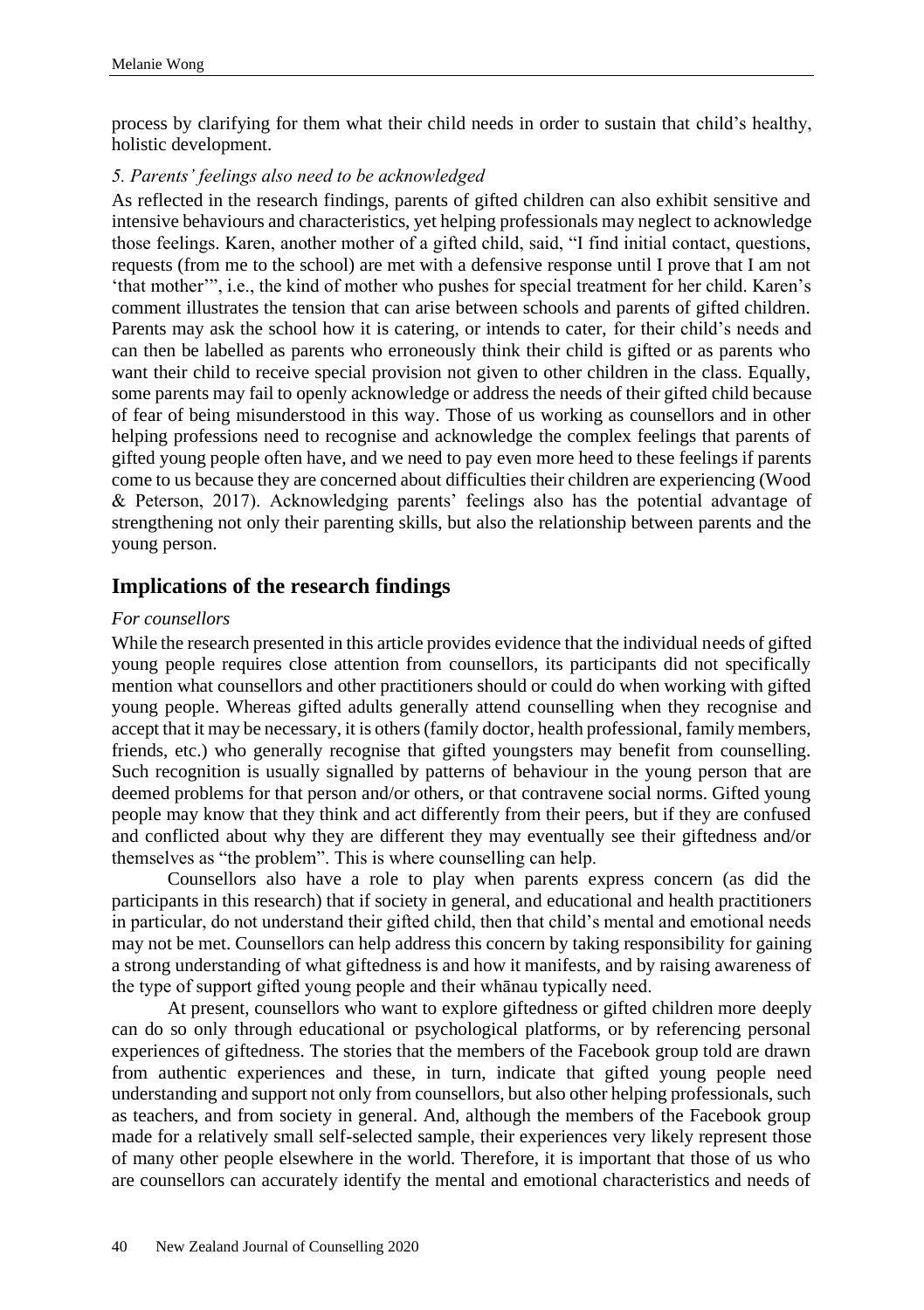the gifted young people in our care. We must emphasise strengths-based approaches and intervention that enhance the ability of society, educational institutions, counsellors, and other health and helping professionals to respond appropriately and holistically to the needs of these young people.

## *For professional development*

Much of the data from the research indicates the need for counsellors to receive professional development concerning giftedness, particularly how the characteristics of giftedness relate to the social, emotional, health and wellbeing of those identified as gifted. Professional development on working with parents and whānau of gifted young people would also be helpful. Counsellors working with gifted children might also consider engaging with family and whānau, as family dynamics and parenting style also mediate the mental and emotional needs of gifted young people. Getting to know a family's structure and behavioural patterns is likely to suggest more effective facilitation of interventions and counselling processes. Finally, as counsellors we need to recognise that parents of gifted children may also be gifted themselves but may not realise it or resist acknowledging that they are because of previous adverse personal experiences in their formative years. Thus, we might also want to consider the constructions of giftedness and the mental and emotional wellbeing of parents and whānau whenever we work with gifted young people.

## *For research*

A primary implication of the findings for future research is the need to hear from counsellors directly. Future research could explore how counsellors talk about their experiences of working with gifted children and their whānau and could ask them to describe the perspectives on giftedness they develop during that work. Attention could also be paid to how these conversations might contribute to societal and educational images of gifted young people. Seeking out their stories and experiences gifted youngsters in this regard would be very valuable. Research questions could focus on what gifted young people think about giftedness, its impact on their mental and emotional wellbeing, and how they think the constructions of giftedness that they carry serve to influence the images they have of themselves. These constructions might also give insight into how gifted young people think other people create meanings of giftedness. Some youngsters might only be able to identify the consequences of being constructed as gifted over time, with the cumulative effects only becoming apparent as they get older.

# **References**

- Ackland, R. (2013). *Web social science: Concepts, data and tools for social scientists in the digital age*. Thousand Oaks, CA: Sage Publications.
- Alshaikh, F., Ramzan, F., Rawaf, S., & Majeed, A. (2014). Social network sites as a mode to collect health data: A systematic review. *Journal of Medical Internet research*, *16*(7), e171. doi:10.2196/jmir.3050
- Berger, P. L., & Luckmann, T. (1966). *The social construction of reality: A treatise in the sociology of knowledge*. Garden City, NY: Doubleday.
- Blackett, J., & Hermansson, G. (2005). Guidance and counselling of the gifted and talented in New Zealand. *International Journal for the Advancement of Counselling*, *27*(2), 277– 287. doi:10.1007/s10447-005-3186-2
- Blackett, R., & Webb, J. T. (2011). The social-emotional dimension of giftedness: The SENG support model. *Australasian Journal of Gifted Education*, *20*(1), 5–13.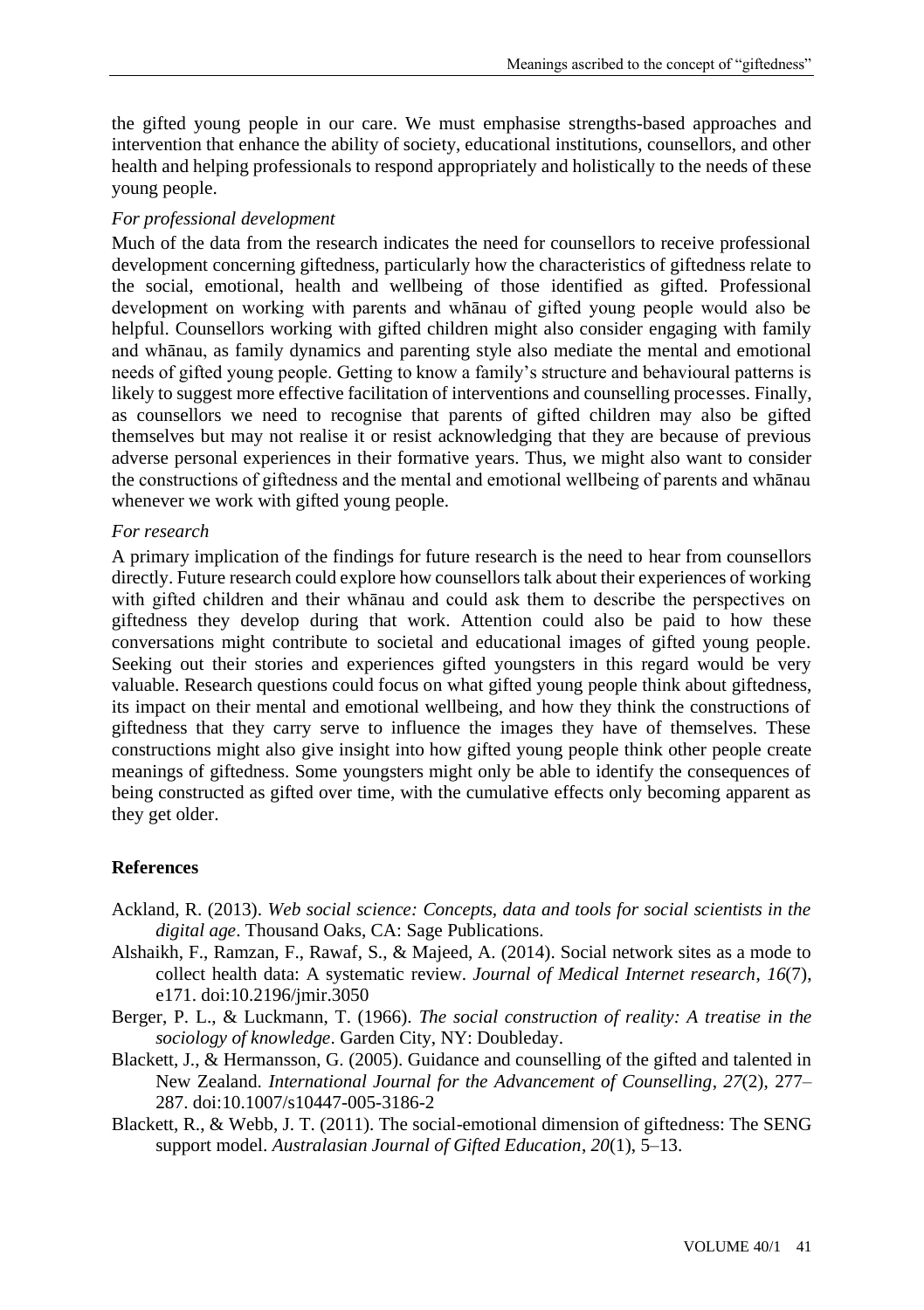- Borland, J. H. (Ed.). (2003). *Rethinking gifted education*. New York, NY: Teachers College Press.
- Burr, V. (2015). *Social constructionism* (3rd ed.). New York, NY: Routledge.
- Chellapan, L. (2012). *If you talk, you are just talking. If I talk, is that bragging? Perspectives of parents with young gifted children in New Zealand*. Unpublished Master's thesis, University of Canterbury, Christchurch, New Zealand. Retrieved from [https://ir.canterbury.ac.nz/bitstream/handle/10092/7672/thesis\\_fulltext.pdf?sequence=1](https://ir.canterbury.ac.nz/bitstream/handle/10092/7672/thesis_fulltext.pdf?sequence=1&isAllowed=y) [&isAllowed=y](https://ir.canterbury.ac.nz/bitstream/handle/10092/7672/thesis_fulltext.pdf?sequence=1&isAllowed=y)
- Cross, T. L. (2003). Rethinking gifted education: A phenomenological critique of the politics and assumptions of the empirical-analytic mode of inquiry. In J. H. Borland (Ed.), *Rethinking gifted education* (pp. 72–79). New York, NY: Teachers College Press.
- Daniels, S., & Piechowski, M. M. (2009). *Living with intensity: Emotional development of gifted children, adolescents, and adults*. Scottsdale, AZ: Great Potential Press.
- Delaune, A. M. (2015). *Gifted education for infants and toddlers in Aotearoa New Zealand: An insight into exemplary practice*. Unpublished Master's thesis, University of Canterbury, Christchurch, New Zealand. Retrieved from <https://ir.canterbury.ac.nz/handle/10092/11352>
- Gould, S. J. (1996). *The mismeasure of man*. New York, NY: Norton.
- Hansen, D. L. (2011). Exploring social media relationships. *On the Horizon*, *19*(1), 43–51. doi:10.1108/10748121111107726
- Harrison, C. (2016). *Gifted and talented: Inclusion and exclusion*. Deakin West, VIC, Australia: Early Childhood Australia.
- Ishak, N. M., & Abu Bakar, A. Y. (2010). Counseling for gifted students: Implication for a differentiated approach. *The International Journal of Learning: Annual Review*, *17*(6), 377–392. doi:10.18848/1447-9494/CGP/v17i06/47102
- Jolly, J. L., Matthews, M. S., & Ritchotte, J. A. (2014). What's wrong with giftedness? Parents' perceptions of the gifted label. *International Studies in Sociology of Education*, *24*(4), 372. doi:10.1080/09620214.2014.990225
- Kelly, G. A. (1969). Humanistic methodology in psychological research. *Journal of Human Psychology*, *9*(1), 53–65. [doi.org/10.1177/002216786900900103](https://doi.org/10.1177%2F002216786900900103)
- Kennedy, K. (2018). Counseling gifted students: School-based considerations and strategies. *International Electronic Journal of Elementary Education*, *10*(3), 361–367. doi:10.26822/iejee.2018336194
- Lotta, C. C., Kruger, E. A., & Kerr, B. A. (2008). Counselling the gifted and talented. In L. K. C. Hardin & C. Yeh (Eds.), *Handbook of school counselling* (pp. 531–561): New York, NY: Routledge.
- Mallory, B. L., & Kerns, G. M. (1988). Consequences of categorical labeling of preschool children. *Topics in Early Childhood Special Education*, *8*(3), 39–50. doi:10.1177/027112148800800304
- McLeod, J. (2003). *Doing counselling research* (2nd ed.). London, England: Sage.
- Mendaglio, S. (2002). Dabrowski's theory of positive disintegration: Some implications for teachers of gifted students. *AGATE*, *15*(2), 14–22.
- Ministry of Education. (n.d.). *Gifted learners: Tukuna kia rere.* Wellington, New Zealand: Retrieved from<https://gifted.tki.org.nz/further-support/gifted-aotearoa-project/>
- Moltzen, R. (Ed.). (2011). *Gifted and talented: New Zealand perspectives*. Auckland, New Zealand: Pearson.
- Moon, S. M. (2004). *Social/emotional issues, underachievement, and counseling of gifted and talented students*. Thousand Oaks, CA: Corwin Press.
- New Zealand Government. (2014). Vulnerable Children's Act 2014. Retrieved from <http://www.legislation.govt.nz/act/public/2014/0040/latest/whole.html>